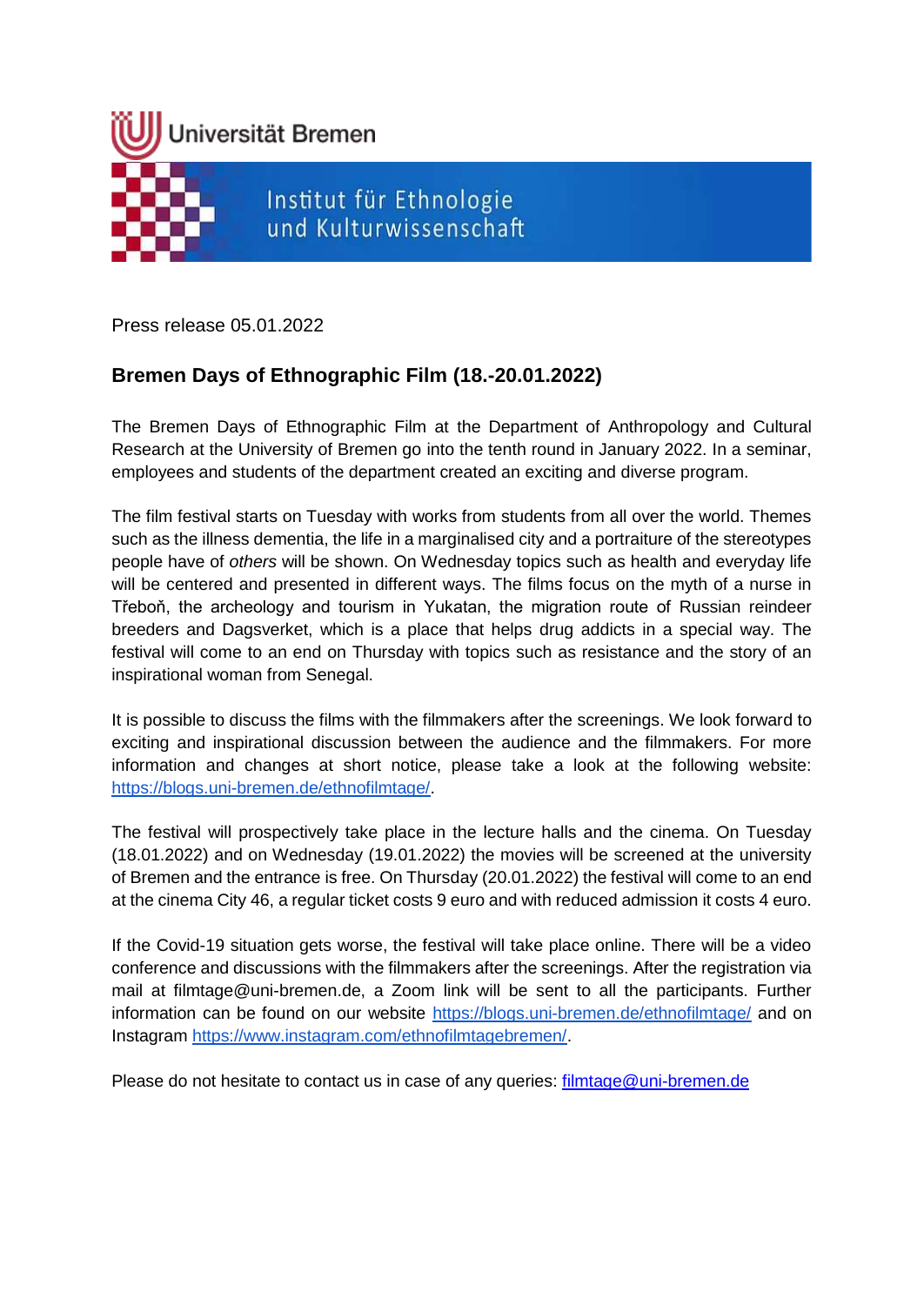### **The film program**

The films will be shown on Tuesday and Wednesday at the University of Bremen. On Thursday the films will be screened at the cinema City 46. The films are shown in the original version and with subtitles.

**Tuesday, 18.01.2022 (GW1 HS H0070) 6 - 10 pm**

| Thursday, 20.01.2022<br>(City 46)                                                                                               | $8 - 10$ pm |
|---------------------------------------------------------------------------------------------------------------------------------|-------------|
|                                                                                                                                 |             |
| A good day's work<br>Siren Hope and Kirsti Sarheim Anthun, 2021, Norway, 42 min                                                 |             |
|                                                                                                                                 |             |
| <b>Reindeer Rider</b><br>Ivan Golovnev, 2019, Kamtschatka Peninsula & Russia, 52 min                                            |             |
|                                                                                                                                 |             |
| Ćernobílá/Black&White<br>Eluned Zoe Aiano & Anna Brenner, 2019, Czechia, 19 min                                                 |             |
| Sam Pack, 2021, Mexico, 35 min                                                                                                  |             |
| Past Present Future: Archaeology and Tourism in the Yucatan                                                                     |             |
| Wednesday, 19.01.2022 (HS1010 Keksdose)                                                                                         | $6 - 10$ pm |
| Ein Handgriff entfernt vom Wissen (Chores of Creativity)<br>Luzie Gliese, Shajana Reuter & Janna Weseloh, 2021, Germany, 14 min |             |
|                                                                                                                                 |             |
| Wir sind Chefin (We are boss!)<br>Mara Schepsmeier, 2021, Germany, 40 min                                                       |             |
| Humad Nisar, 2022, Pakistan, Germany, Island, Poland, 3 min                                                                     |             |
| <b>Home Sweet Home</b>                                                                                                          |             |
| Hassan Umer Amin & Rida Hariri, 2020, Germany, 4 min                                                                            |             |
| <b>The Eastern Man</b>                                                                                                          |             |
| Wie ein Traum mit offenen Augen (Like a dream with open eyes)<br>Lena Philipp, 2021, Germany, 34 min                            |             |
| Ina Schebler, 2019, Lebanon, 56 min                                                                                             |             |
| <b>Trabolsi</b>                                                                                                                 |             |
|                                                                                                                                 |             |

**A la recherche d'Aline**

Rokhaya Marieme Balde, 2020, Senegal, 27 min

**The Village Resists** David Bert Joris Dhert, 2019, Brazil, 53 min

**Call Me Back** Johannes Sjöberg, 2020, United Kingdom, 28 min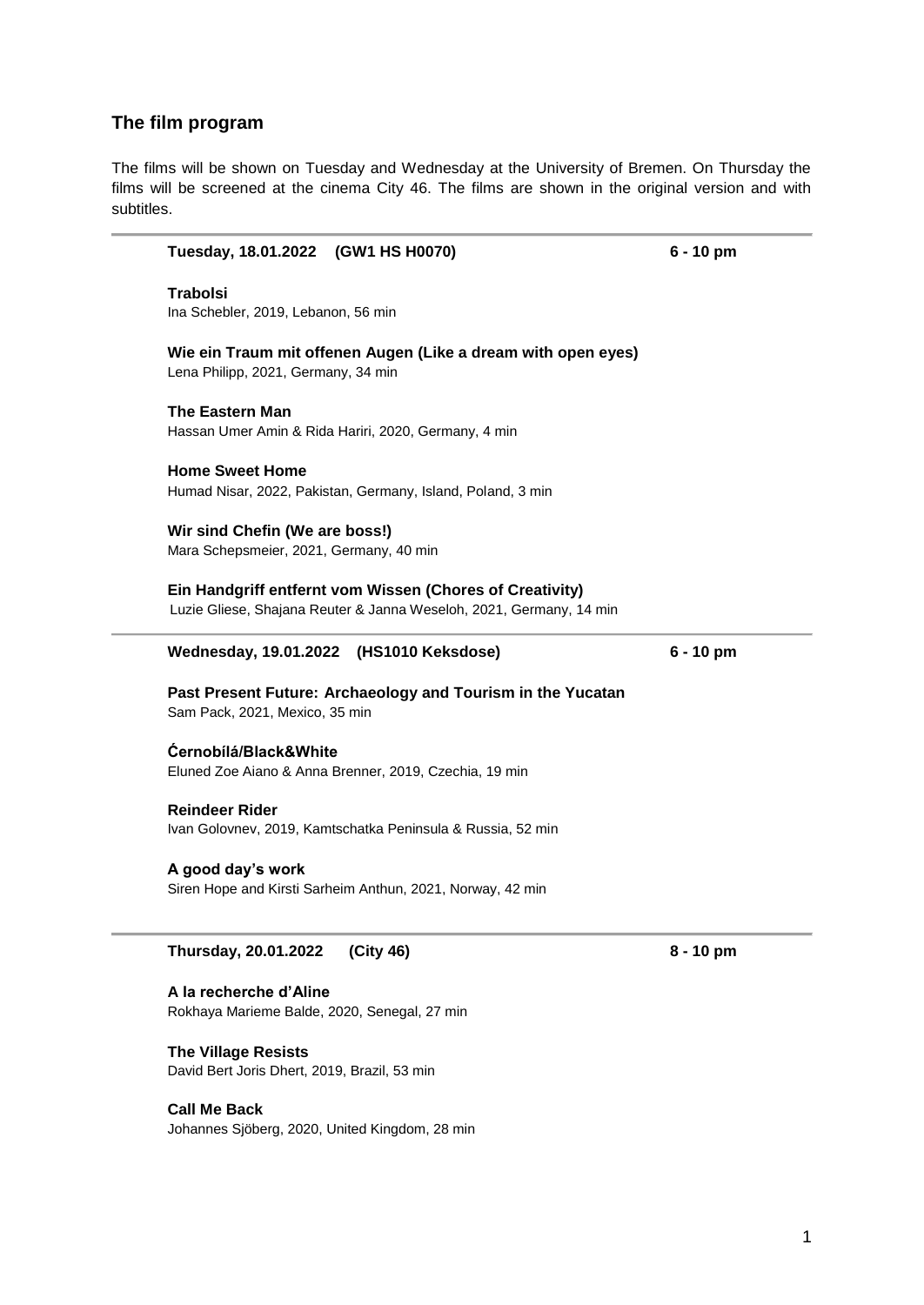# **Good to know: Information about the movies and the filmmakers**

## **Tuesday, 18.01.2022** 6 - 10 pm

#### **Home Sweet Home**

Humad Nisar, 2022, Pakistan, Germany, Iceland, Poland, 3 min

If you think about the place of love, intimacy, bonding, early memories, belonging, care, and nurture, it is the place of 'home'. The documentary *Home Sweet Home* takes you to the whirlwind ephemeral space of 'home' for queer individuals. They are constantly displaced, rejected, and misplaced in those safe spaces, which many people take for granted. These individuals, who have been hurt, displaced, and constantly forming this heterotopic space of a home, where they feel safe, secure, and belong. The Filmmaker, who has been through the struggle of finding a 'home', takes the viewer on this semi auto-ethnographic journey of reminiscing, searching, and melancholic nostalgia of a 'home'. Combined with the voices of queer individuals, this documentary would create a glimpse into this heterotopic world of placeless placeness. Among covid displacements, restriction of mobility, and this paradoxical movements; filmmakers takes the route of online field research, in order to capture the moment in time, where this documentary would give a small glimpse into the lives of gay Pakistani individuals.

**Humad Nisar** has a degree in media studies with a focus on film. He has been practicing the documentary film format for 5 years and has worked on independent projects that have been nominated in several international and national film festivals. He is currently pursuing his Master's degree in Visual Anthropology, Media and Documentary Practices at the University of Münster, Germany, while working on international volunteer and educational programs in documentary and feature film in Poland, Germany and Iceland.

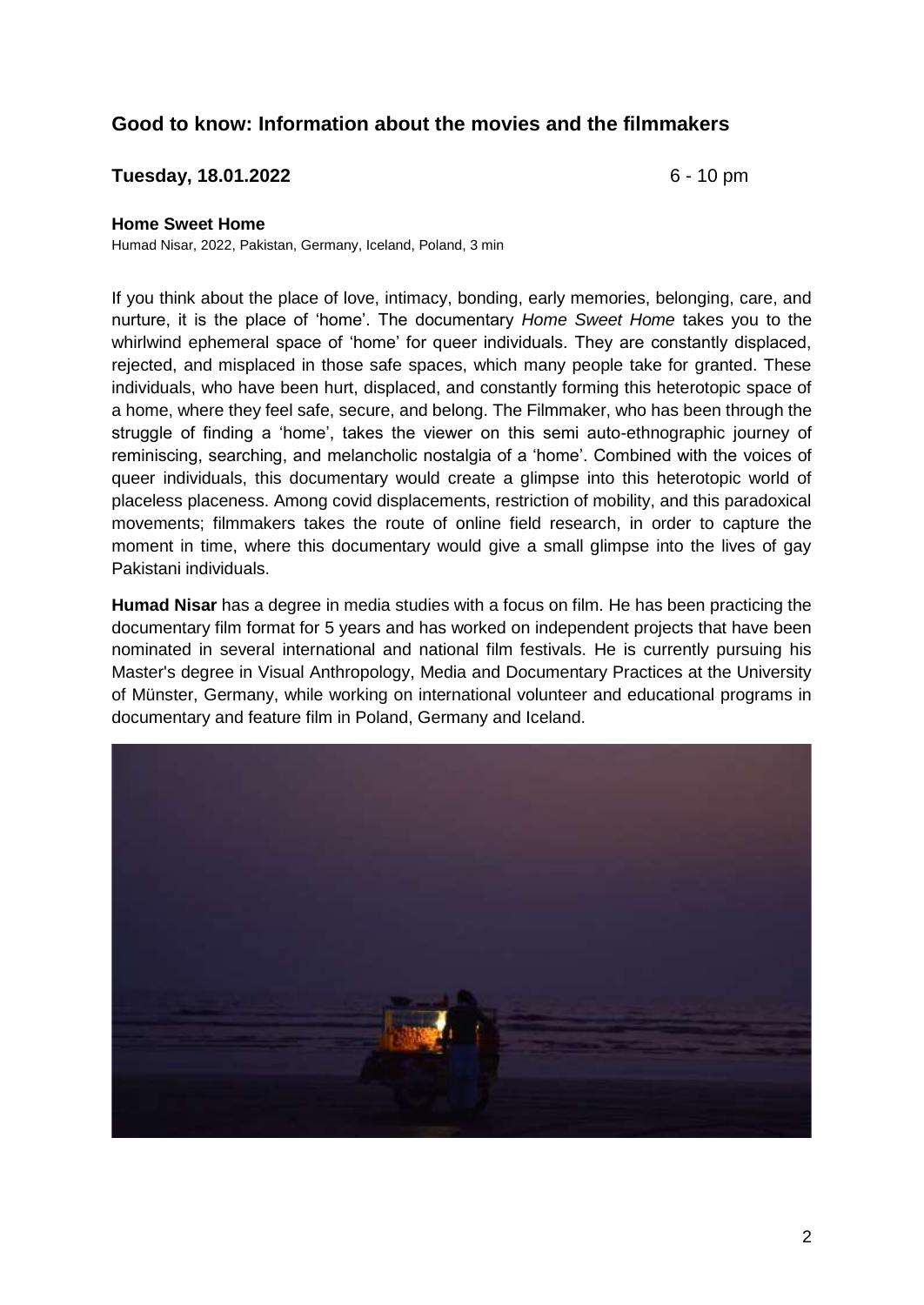## **Trabolsi**

Ina Schebler, 2019, Lebanon, 56 min

"Tripoli is a tired city, it's an exhausted city, it's a beautiful, exhausted city" says Khalid. Together with his friends Mariam and Nazih, he navigates his life in a marginalized city, which has the reputation of being violent, dangerous and poor. Despite unfavourable conditions, these three young people continue dreaming and taking small steps to getting closer to their dreams by volunteering for the local NGO *We Love*. They aspire to overcome the struggles of history and shape the future of a city they love. Trabolsi is a window to Lebanon's second biggest, forgotten city, which rarely sees visitors. The entire documentary was filmed on a smartphone and is part of a research on grassroots peace building for a M.A. thesis in Visual and Media Anthropology.

**Ina Schebler** holds a M.A. in visual and media anthropology from Freie Universität Berlin. With a background in international relations, she is particularly interested in combining political topics with anthropological methods and explorations of visual representation. In recent years, she has especially focussed her work on aspects of forced migration and grassroots peace building. Her films *Between Beats and Code* (2018) and *Planes* (2017) have been shown at film festivals and the latter also received the German Generations Film Award.

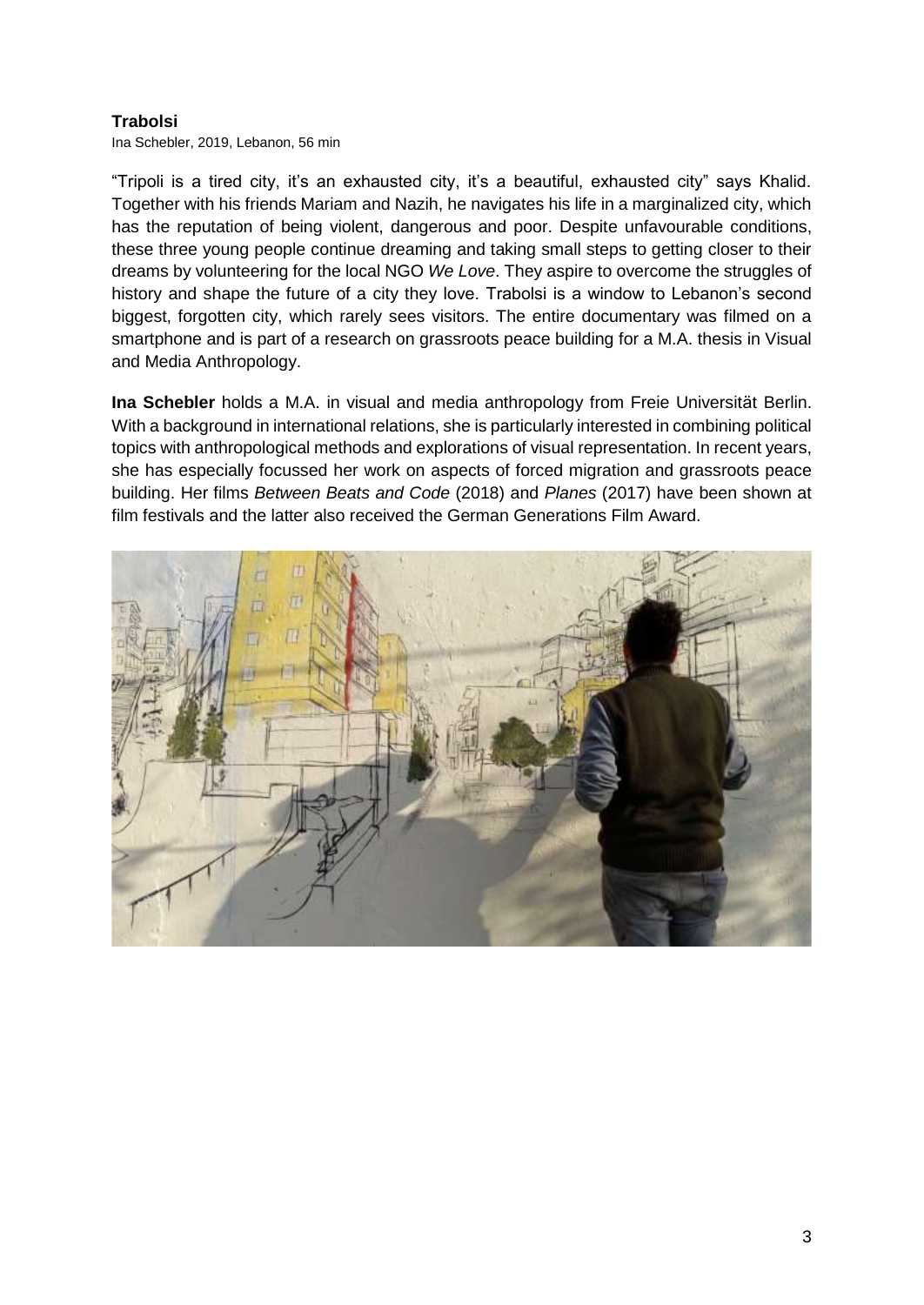## **The Eastern Man**

Hassan Umer Amin & Rida Hariri, 2020, Germany, 4 min

*The Eastern Man* is an "Anthropological Mockumentary" that portrays the German gaze as experienced by a pizza delivering migrant. The film takes the work of classic anthropological filmmakers such as Margaret Mead, and turns it upside down in an attempt to show how absurd & dehumanizing their work was, while also showing how such ideas persist in everyday European imagination.

**Hassan Umer Amin** is a filmmaker, musician and event manager from Lahore, Pakistan, currently based & studying in Münster. Amin's debut short film *VEHAM* premiered on December 3rd 2016, at South Asian International Film Festival in Village East Cinema, New York. Considered a pioneer in his country's Hip-Hop scene, he also operated Inner City Art Center in Lahore, a multi-function space for artists and musicians. Nowadays Amin studies Visual Anthropology at WWU.

**Rida Hariri** is a filmmaker and scriptwriter from Beirut. He studied filmmaking at Lebanese University and worked in several fiction films and documentaries as a director, scriptwriter, and assistant director. At the same time, Hariri worked as a writer and editor in different newspapers and websites across the Arab world. Most of his writing is about cinema and literature. Nowadays, he is completing his Master's degree in Visual Anthropology at the University of Münster, Germany.

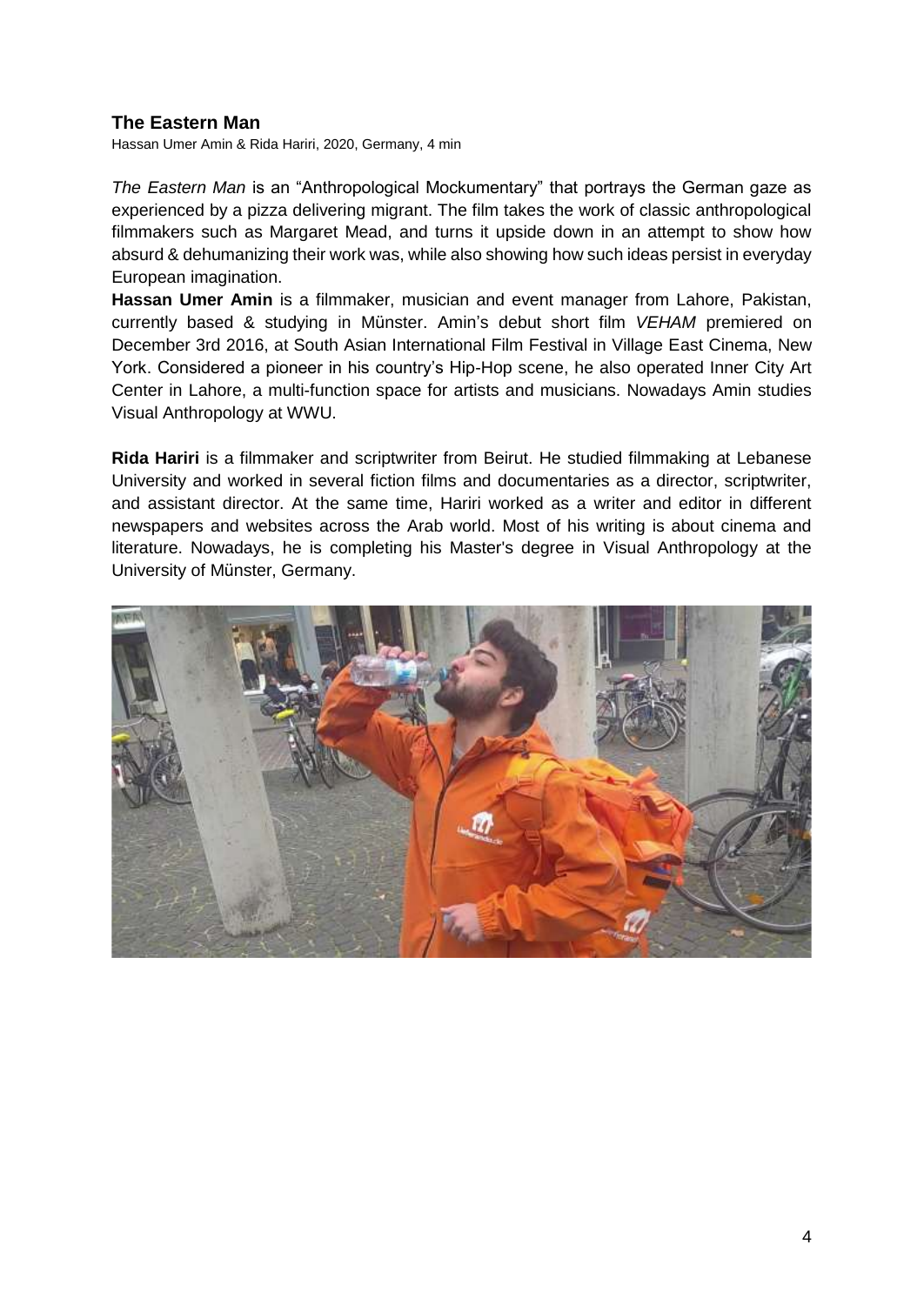## **Wir sind Chefin! (We are boss!)**

Mara Schepsmeier, 2021, Germany, 40 min

The film portrays the female nursing collective AKB e.V. which has been offering outpatient care services since 1981 – 40 years of professional care without a boss. 15 certified nurses care for their patients in their neighbourhood of Berlin- Schöneberg; for ecological reasons solely on foot and by bike. The film accompanies meetings during which the work is organized and discussed, the introduction of a young woman into the field of office work and the nursing work with the patients. Four very different interviewees give intimate insights into the unique nursing service: one of them has worked in the company for 35 years, another one has decades of experience in nursing but has just begun to get to know collective work. Every collectivist has the same voice and receives the same wage. And everyone is required to take responsibility. The film shows the collective at a moment of transition: only two women are under 50, three are already retired and work a reduced amount of hours. Who takes responsibility when the older, experienced women leave? Will young colleagues be found? And who actually works for a uniform wage today?

**Mara Schepsmeier** studied European Ethnology in Frankfurt, Berlin and Göttingen. Her film on abortion and paragraph 218 has been shown at many locations throughout Germany since 2015. As part of the Göttingen Master's program with focus on Visual Anthropology the film "In labour" was created in 2019 as a team project – an ethnographic film on the university collection on the history of obstetric medicine. "We are boss!" is the cinematic part of her master's thesis.

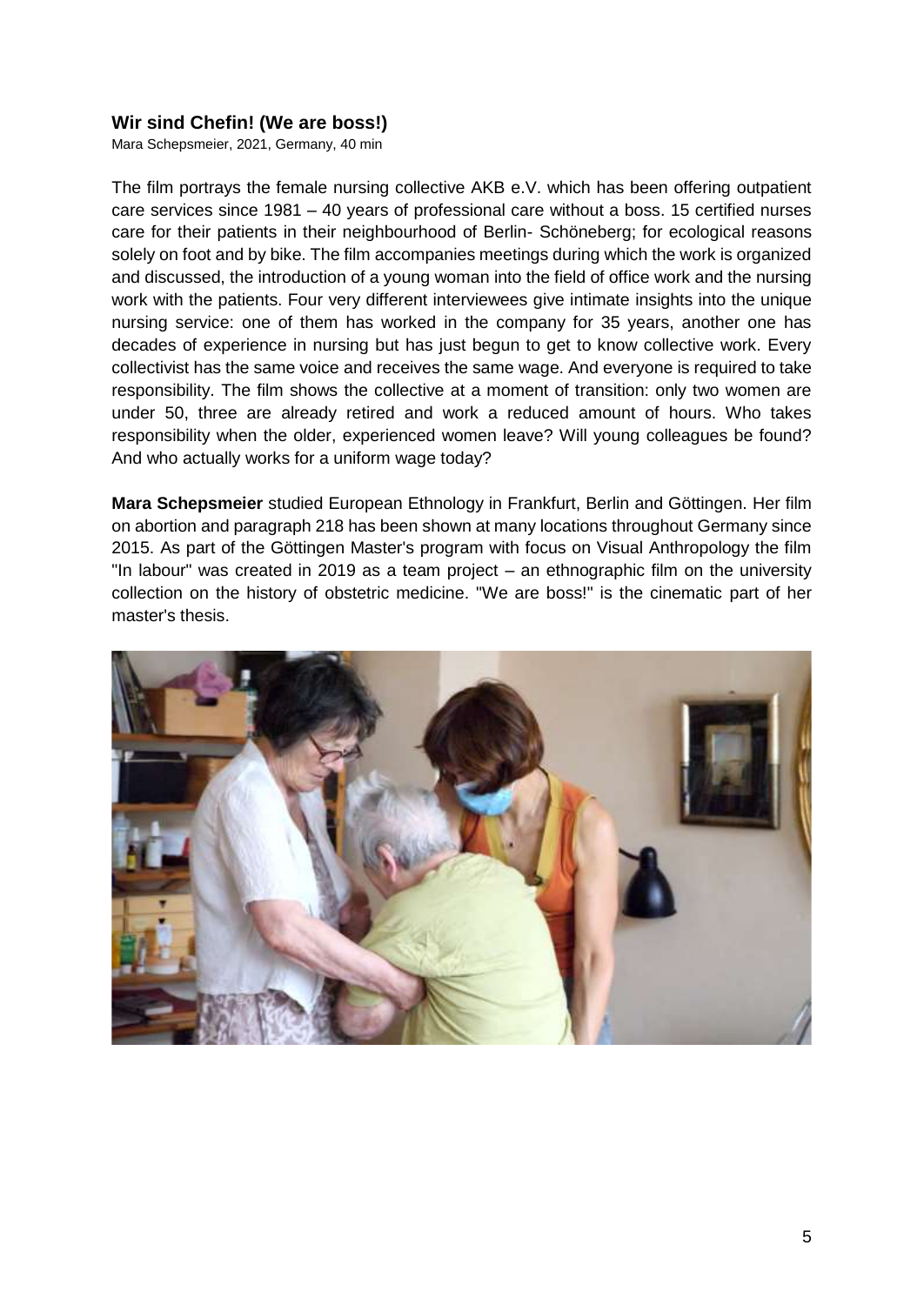### **Ein Handgriff entfernt vom Wissen (Chores of Creativity)**

Luzie Gliese, Shajana Reuter & Janna Weseloh, 2021, Deutschland, 14 min

Beside those doors to endless lecture rooms in the corridors of the University of Bremen, there are other doors which lead you to creativity. Places like a photographic laboratory, a bicycle workshop or a piano allow people of daily university life to enter creative processes beyond theoretical knowledge production. Those places also transport an autonomous, studentorganized and political spirit, that since the emergence of the University of Bremen is part of its character. In this film you meet students who keep those places alive, tell stories of their development and are exerted about creating spaces for balance, art or support to create a student- and utopia-orientated university.

Detail shots and explicit sounds give an idea of how these places feel, look, sound and smell. The interviewed protagonists aren't just part of these places but are filling up the picture by adding their perceptions and ideas. This film also functions as an invitation to visit those places of creativity and find even more behind those many doors at the university.

**Shajana Reuter** is studying Cultural Studies and Communication and Media Studies at the University of Bremen.

**Luzie Gliese** studied Museology and Material Culture as a major and Art History as a minor as BA in Würzburg. She is currently studying for a Master's degree in Transcultural Studies in Bremen.

**Janna Weseloh** studied Material Culture: Textiles and Philosophy in Oldenburg and is now also in the Master's program Transcultural Studies at the University of Bremen.

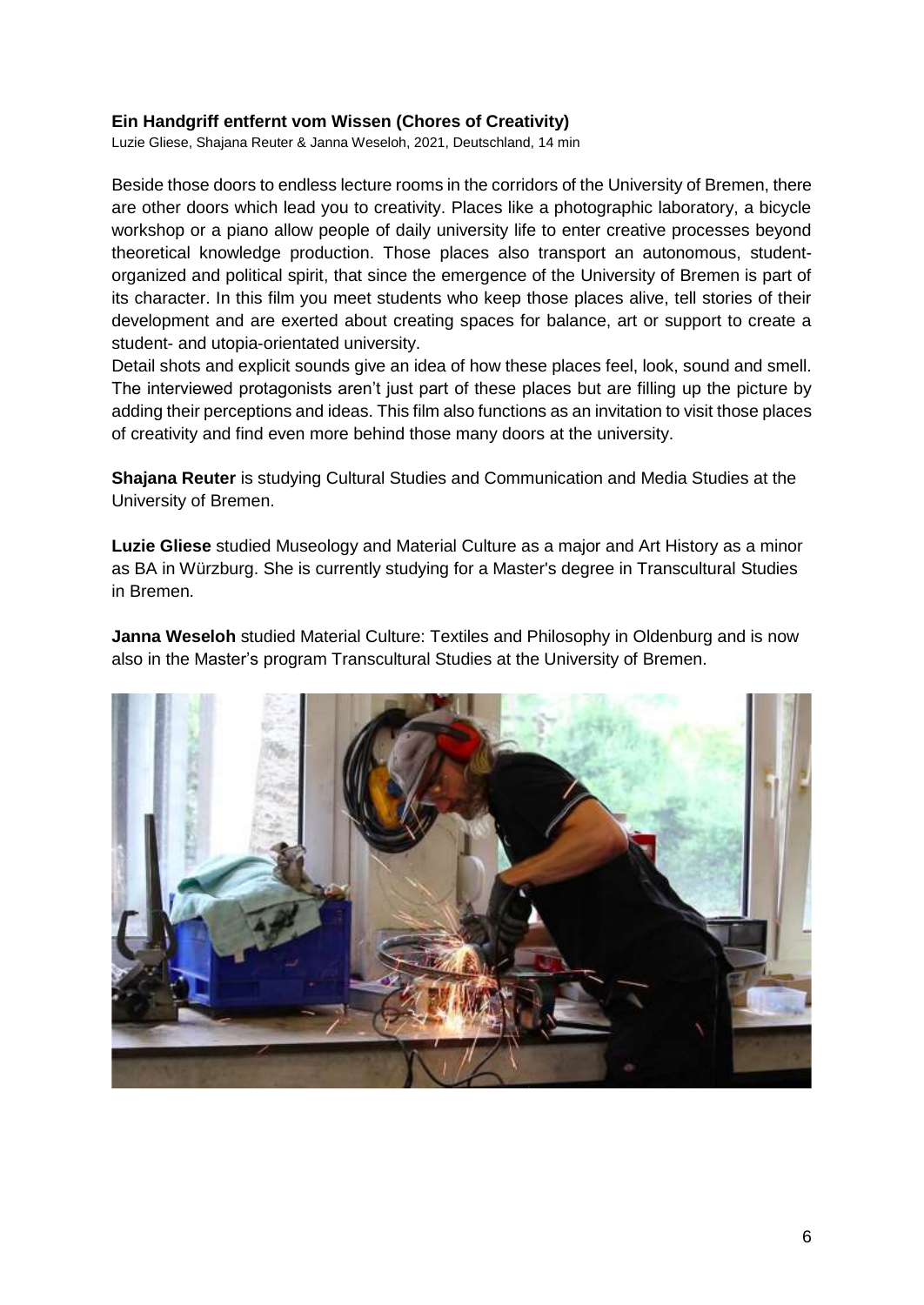### **Wie ein Traum mit offenen Augen (Like a dream with open eyes)**

Lena Philipp, 2021, Germany, 34 min

"Like a dream with open eyes'" is a film about two people who get to know each other again in old age. A film about love, trust and letting go of your partner as you have known her up to now. Ingrid has not been able to remember and orient herself well lately. Gerald takes care of everything now, does the housework and looks after her in their everyday life. The film shows them on their journey to finding a way to deal with the diagnosis of dementia. The film shows a personal perspective because a granddaughter is filming her grandparents.

Lena Philipp, born in Berlin in 1990, found her interest in audio(-visual) works while living in Leipzig. She has been working as a freelancer since 2017 in the field of culture and media education, photography and film. In 2021 she completed her master's degree in Visual Anthropology at the Georg-August-Universität Göttingen. "Like a dream with open eyes" is her graduation film.

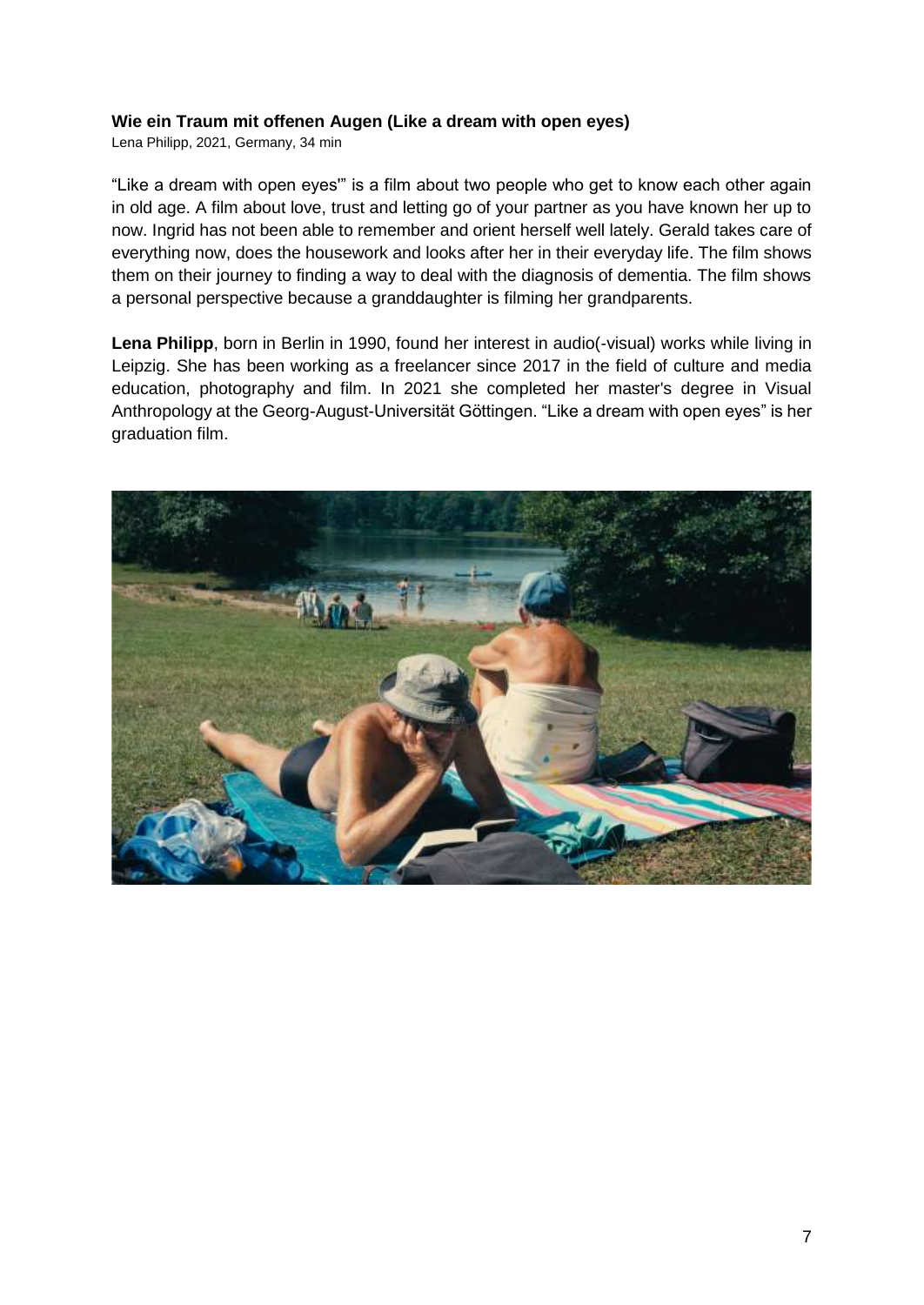## **Wednesday, 19.01.2022** 6 - 10 pm

#### **Past Present Future: Archaeology and Tourism in the Yucatan**

Sam Pack, 2021, Mexico, 35 min

This ethnographic film documents the tenuous relationship between Maya farmers, cultural heritage, archaeological landscapes and tourism in Yucatán Peninsula. This particular setting is well suited to share the stories of local peoples and how they see themselves in relation to their ancient past and the multi-layered ways in which they give meanings to their landscapes. Our objective is to explore current ideas about local identity, cultural heritage, and connection with a past that has been aggressively shaped by multiple layers of history, colonialism, and nation-building.

**Sam Pack** is Professor of Anthropology at Kenyon College (USA). His research interests address the relationship between media and culture and specifically focus on an anthropological approach to the production and reception of television, film, photographs, and digital media. His ethnographic films (*Celebrating Semana Santa: Change, Conflict, and Continuity in Rural Honduras* (Berkeley Media, 2012) and *Water Puppetry in Vietnam: An Ancient Tradition in a Modern World* (Berkeley Media, 2012)) have been screened at film festivals around the world.

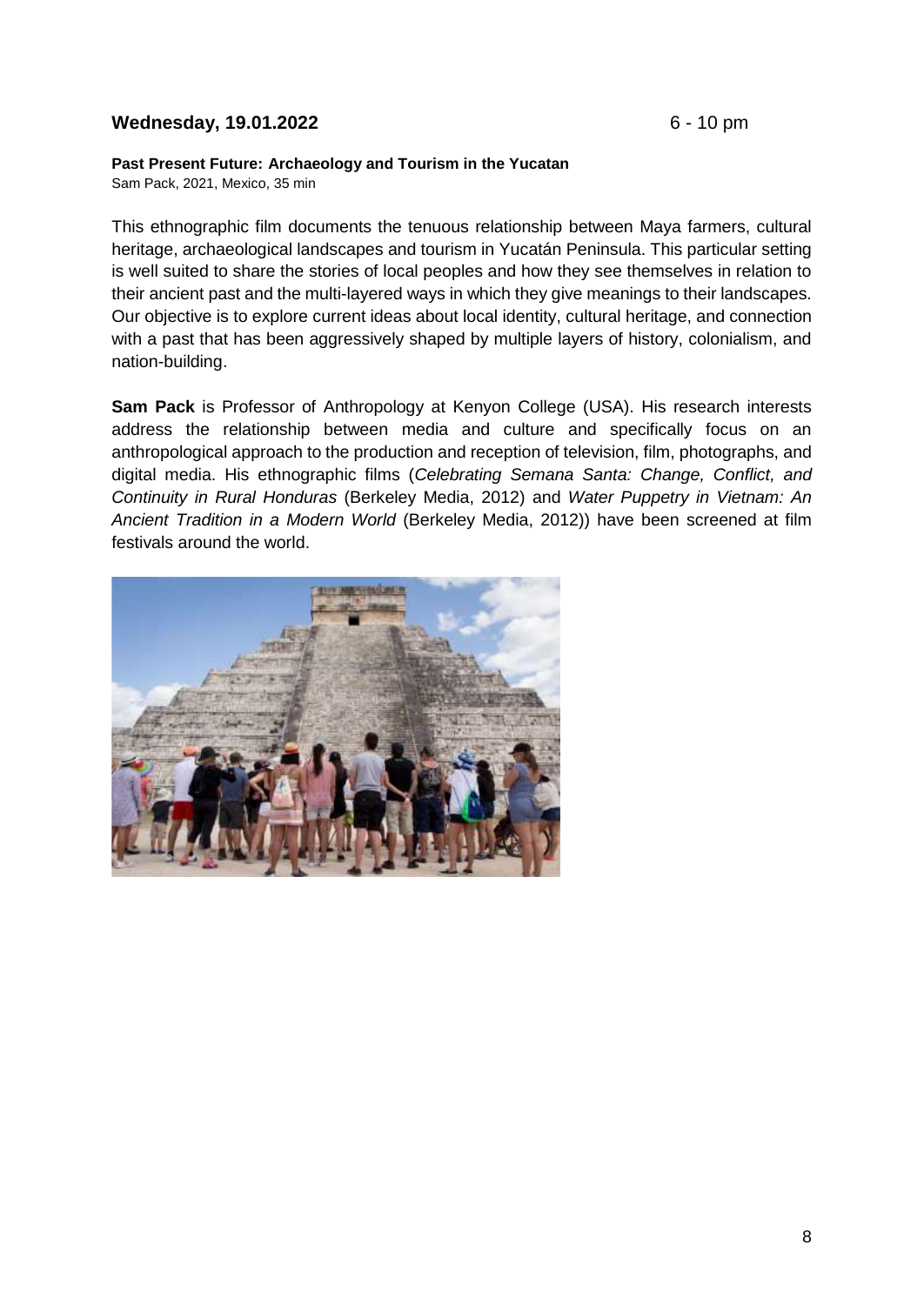# **Ćernobílá/Black&White**

Eluned Zoe Aiano & Anna Brenner, 2019, Czech Republic, 19 min

The film Ćernobílá/Black&White follows the traces of the local legend about a young nurse, that took place in the czech small town of Třeboň in times of the German occupation through nazi Germany. It is told that she used her body as a weapon against the soldiers, as she seduced them to infect them with Syphilis. Although her identity remains unknown to this day and her motives are part of an ongoing discussion, she is celebrated as a national hero by the city's locals. Her case gained the media's attention in recent years and has been debated since. Through the people of Třeboň's retelling, a picture of a possible resistance activist is coming to life in this film.

**Eluned Zoe Aiano** is a British filmmaker and translator, her work often focuses on the Visual Anthropology of Central and Eastern Europe. She won the small pitch of Tibeca IF/Then with her film "Black and White". Additionally, she is a regular contributor to the East European Film Bulletin.

**Anna Brenner** is a German artist, working across animation, drawing and installation. Her work often deals with psychology and emotions. Her animated short films have screened worldwide and won prizes at international film festivals like Annecy, Encounters and Stuttgart Trickfilmfestival.

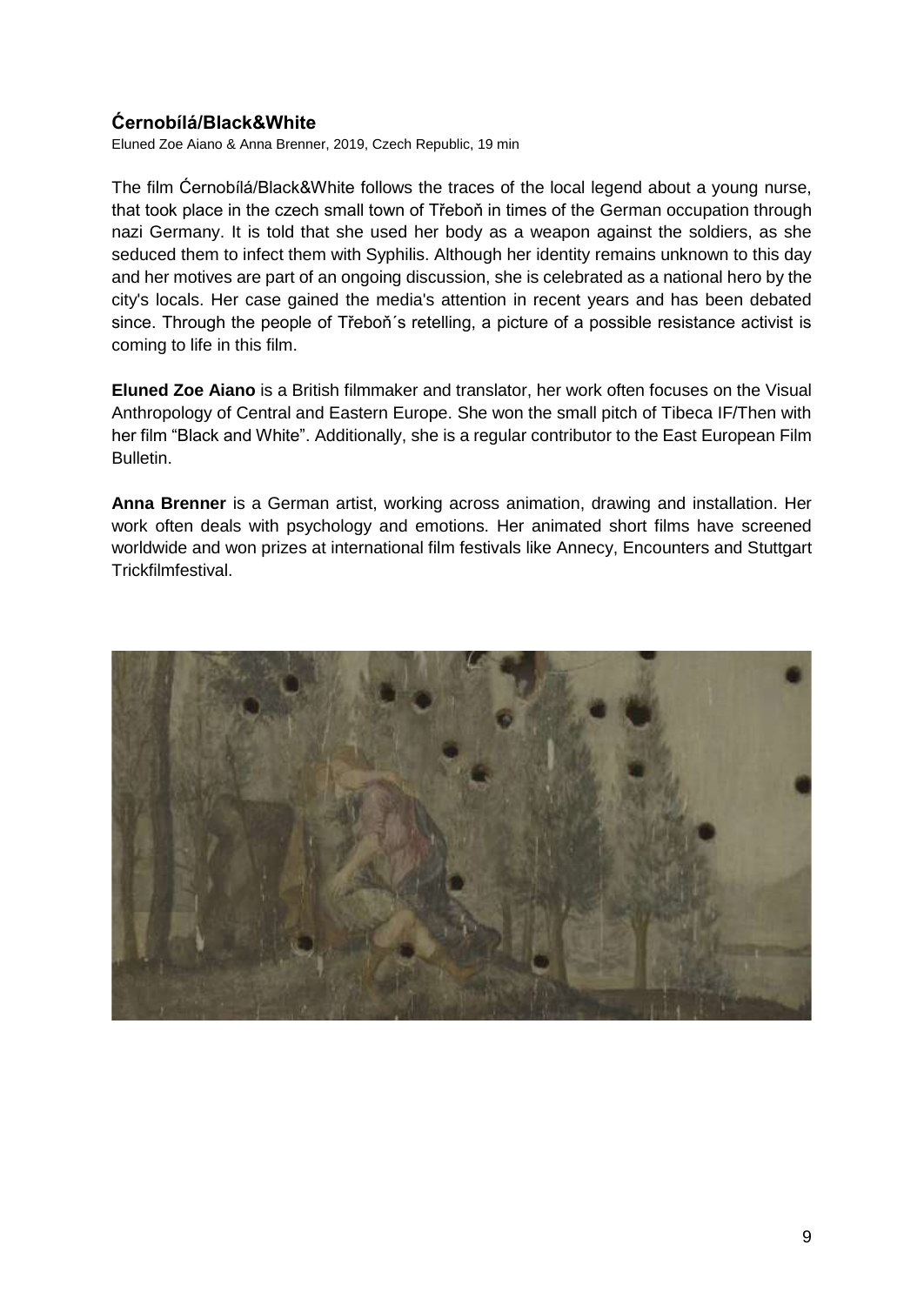## **Reindeer Rider**

Ivan Golovnev, 2019, Kamtschatka Peninsula & Russia, 52 min

The film Reindeer Rider follows the past and present migration routes of Russian reindeer herders from the Kamtschatka Peninsula. The Orochel are taiga and tundra wanderers, who got the nickname Reindeer Rider, due to making a living from meat and skin productive husbandry. This practice serves as an inter-temporal cultural bridge between the past and present of the people native to the Kamtschatka region. Golovnev is highlighting the similarities of migration areas, the herders' everyday life and customs, while comparing passages of a written diary from a herder of the 1960s to sequences of a video diary of a present day herder. The film shines a light on a recent struggle the herders face, since parts of the migration area are being leased to a Moscow tourist company. Causing a mass culling of the herd, this pressing matter might result in the Orochel struggling to find their place in this World.

**Ivan Golovnev** is a Russian director and screenwriter. He graduated from the Omsk State University, History department. He finished college at the Sverdlovsk Film Studio, as well as the Highest Courses of Film Writers and Directors in Moscow, department of film directors. Golovnev is a winner and participant in international film festivals and film projects, such as the Berlinale. Further renowned artworks of his are Tiny Katerina, Oil Field and Land of Udehe.

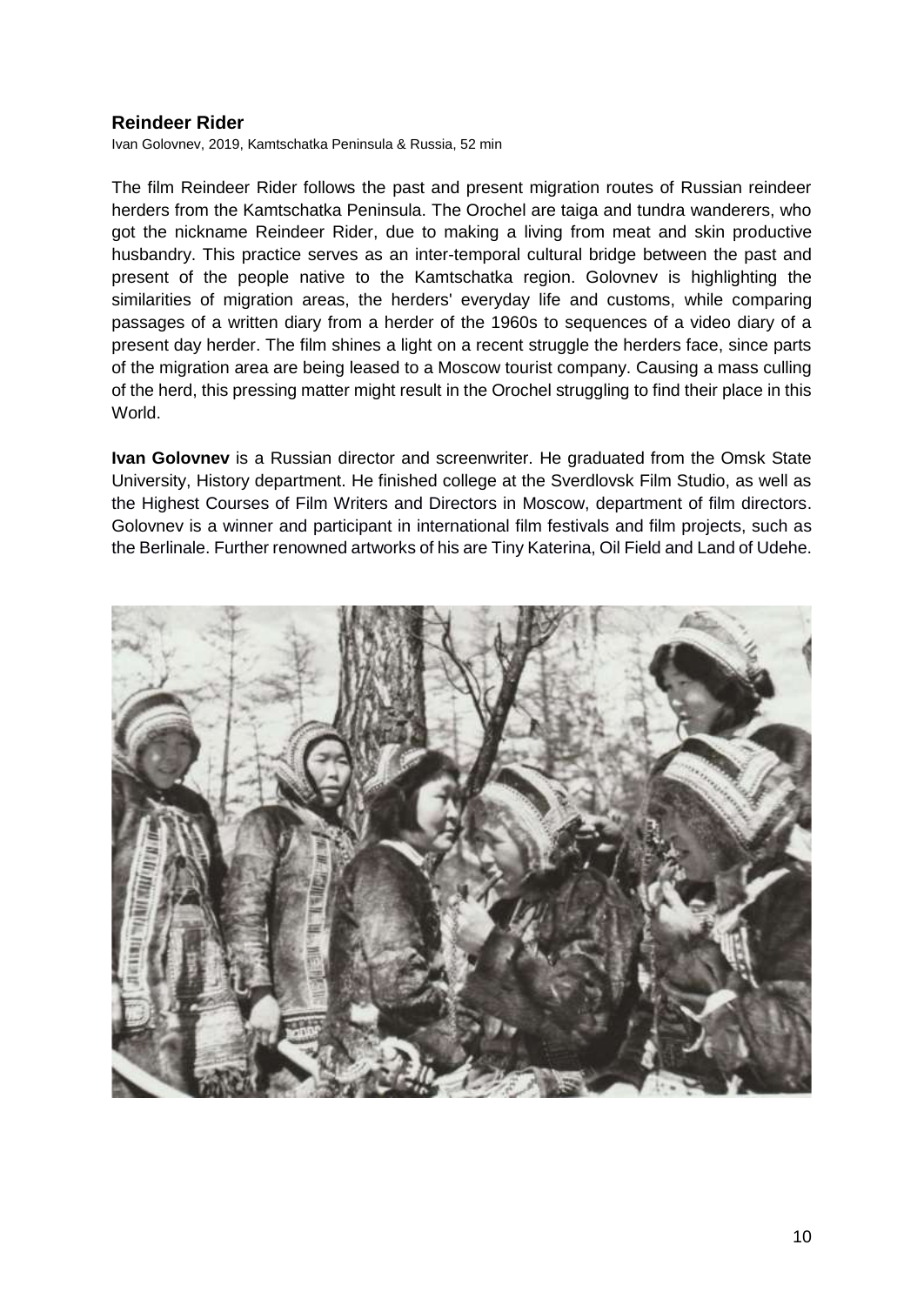# **A good day's work**

Siren Hope & Kirsti Sarheim Anthun, 2021, Norway, 42 min

The film *A good day's work* gives a portrait of everyday life at Dagsverket, a low-threshold work-offer scheme for people with drug-related problems. Dagsverket offers work on a voluntary and flexible day-to-day basis, where people with drug addiction may enter work and benefit from participating in a work community whenever they can and want. The film gives way to an understanding of what coming to Dagsverket and participating in work mean to those involved, and presents an alternative story of drug addicts as capable, willing and resourceful.

The film is part of a research project financed by Stavne, a municipal undertaking that promotes work and inclusion for vulnerable groups. The filmmakers/researchers conducted participant observation at Dagsverket from February 2000- February 2021.

**Siren Hope** has a MA and PHD degree within visual anthropology from UiT the Arctic University of Norway. She has made several ethnographic films from India and Norway and has, as part of her PHD, engaged in participatory video projects in collaboration with social workers and youths facing social and health challenges. Currently, she works as a researcher at the Norwegian University of Science and Technology (NTNU) where she employs video in applied social and health research.

**Kirsti Sarheim Anthun**, MA in Medical Anthropology and PhD in Social Anthropology, currently Senior Researcher in the Dept. of Health at SINTEF, a Norwegian independent research organization. Anthun's expertise is in public health research, studies of dynamics of power, governance, empowerment, user-involvement and health services research. Her research methods involve use of i.e., photo, film, ethnographic studies, participatory observations and case studies.

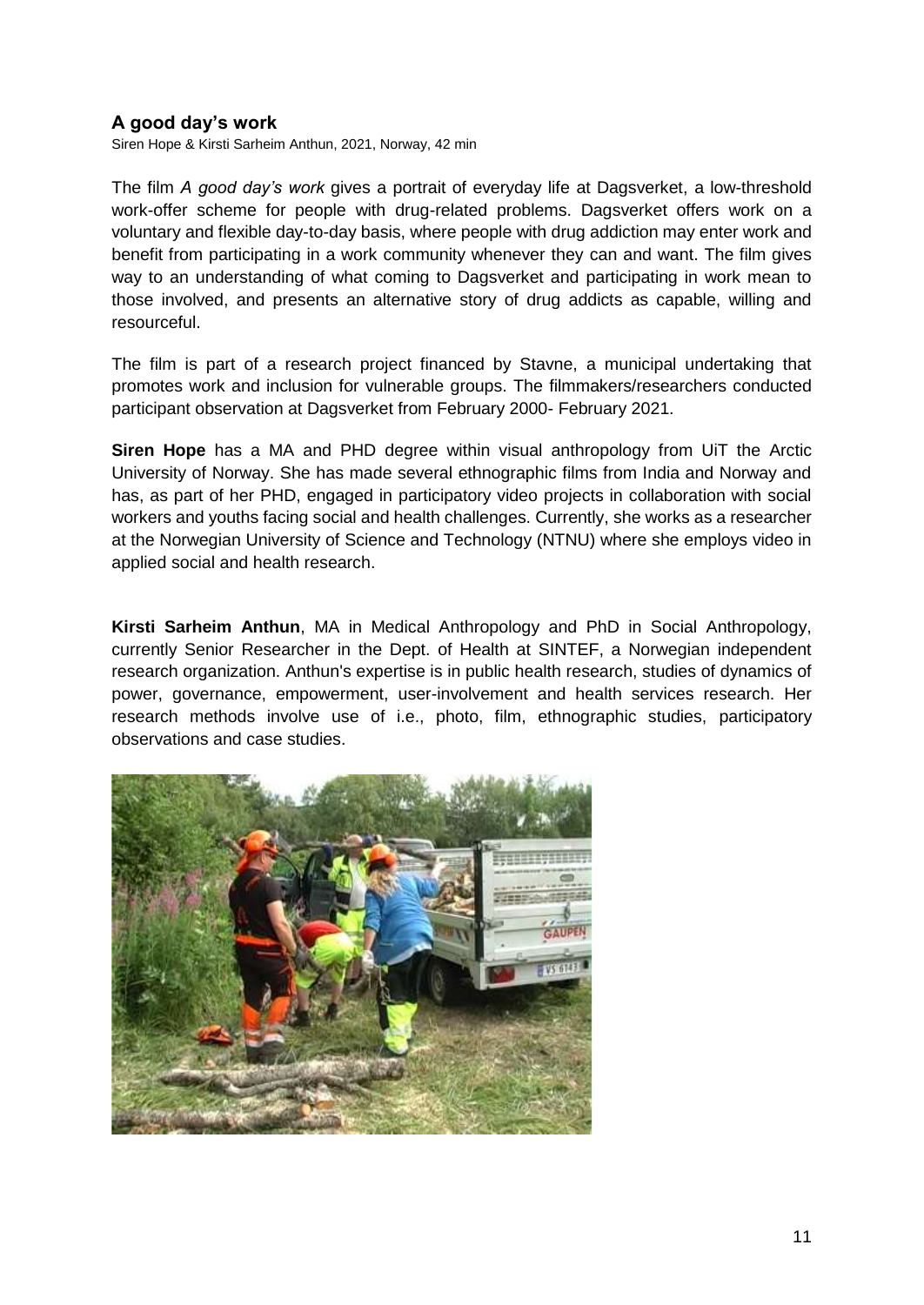## **Thursday, 20.01.2022** 8 - 10 pm

### **À la recherche d'Aline**

Rokhaya Marieme Balde, 2020, Senegal, 27 min

Rokhaya, a young director, returns to her home in Dakar to make a film about a local historical figure. Throughout her research, which consists of interviews with local personalities, discussions with her team and fictional scenes, we discover the story of Aline Sitoe Diatta.

**Rokhaya Marieme Balde** was born in Dakar (Senegal). She began her studies at the Sup Imax Dakar in 2017. After a year of study of international business management in China and a semester of political science at the university of Montreal, she completed her Bachelor's degree in filmmaking at the HEAD of Geneva in 2020. She is now starting her Master's degree in screenwriting.

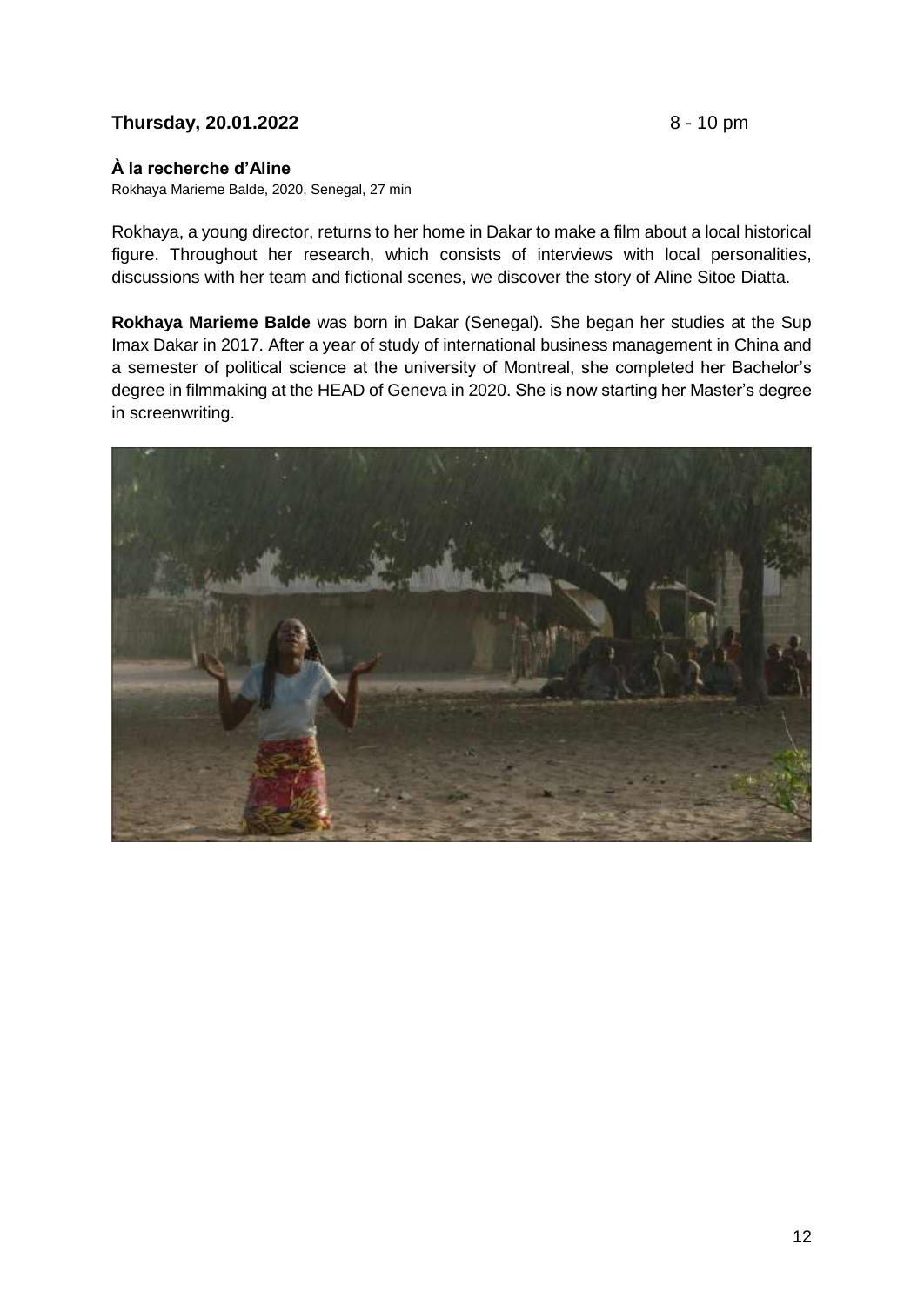## **The Village resists**

David Bert Joris Dhert, 2019, Brazil, 53 min

What happens when your land is being claimed as an event zone for the two biggest sport events on the planet? A question that applies to the multi-ethnic urban Indigenous community of Aldeia Maracanã in Rio de Janeiro, Brazil, as they face increased pressure ahead of the 2014 FIFA World Cup and the 2016 Rio Olympic Games. The Indigenous group lives right next to the sport stadium that stages the finals of both sport events. They wish to maintain their land as an Indigenous meeting place, like it has been since the early 20th century, but that does not correspond with the plans of the Brazilian authorities and the corporations coming with the sport events. From within the Indigenous settlement, *The Village resists* explores how the arrival of the sport events is being experienced, how the pressure rises and how the community resists.

**David Bert Joris Dhert** is a Belgian documentary filmmaker, researcher and visual artist working on the theme of Indigenous land conflicts and politics/economical ethics in the postcolonial era. Resulting from long term involvement and collaboration with communities, the output of a project is made to cross borders of disciplines and epistemologies. David's work has been invited for film festivals as well as for contemporary art exhibitions and for anthropological symposia. He is based in Belgium and Australia, where he is currently in the research stage for a forthcoming film.